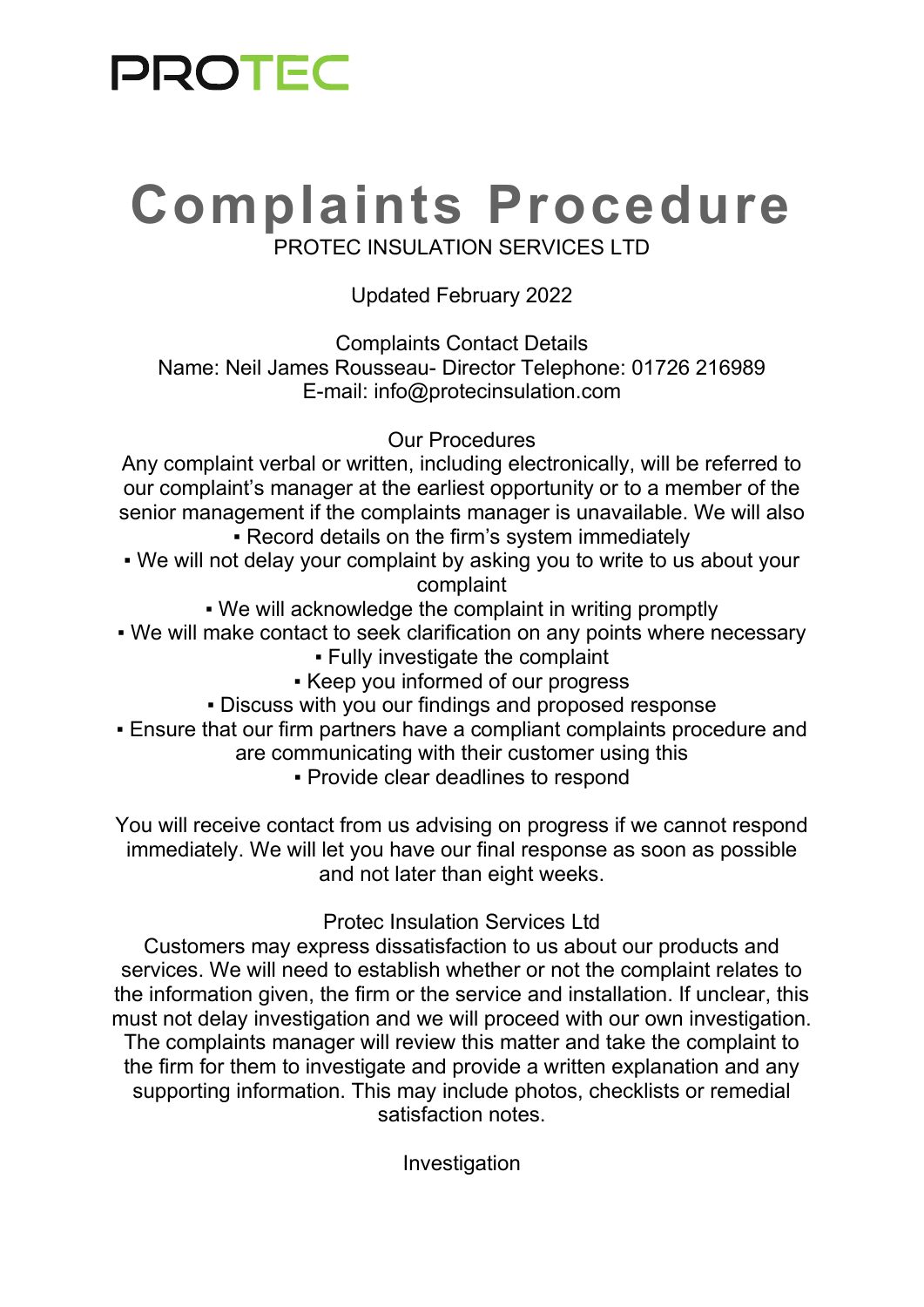### **PROTEC**

The complaints manager will establish the nature and scope of the complaint having due regards to the Financial Conduct Authority's direction:

• Deal with complaints promptly and fairly • Give complainants clear replies and, where appropriate, fair redress ▪ We may take up to 8-weeks to provide a response

Eligible Complainants

It is the firm's policy to treat all complainants the same, however, eligible complainants, customers that have purchased goods and services using a lenders finance, are legally defined and have additional rights in law that we must acknowledge and adhere to.

The Financial Conduct Authority complaints rules apply to complaints:

▪ Made by, or on behalf of an eligible complainant.

▪ Relating to regulated activity.

• Involving an allegation that the complainant has suffered, or may suffer, financial loss, material distress or material inconvenience.

Final response

This will set out clearly our decision and the reasons for it. If any compensation is offered a clear method of calculation will be shown.

The firm must include details of the Financial Ombudsman Service in the final response if dealing with an eligible complainant and a regulated activity, we will:

**Explain that the complainant must refer the matter to the ombudsman** within six months of the date of the final response letter or the right to use this service is lost

▪ Indicate whether or not we consent to waive the relevant time limits.

Complaints Settled within 3 business days

Complaints that can be settled to the customer's satisfaction within 3 business days can be recorded and communicated differently. Where we consider a complaint to be resolved to the customer's satisfaction under this section, the firm will promptly send a 'Summary Resolution Communication', being a written communication from them which: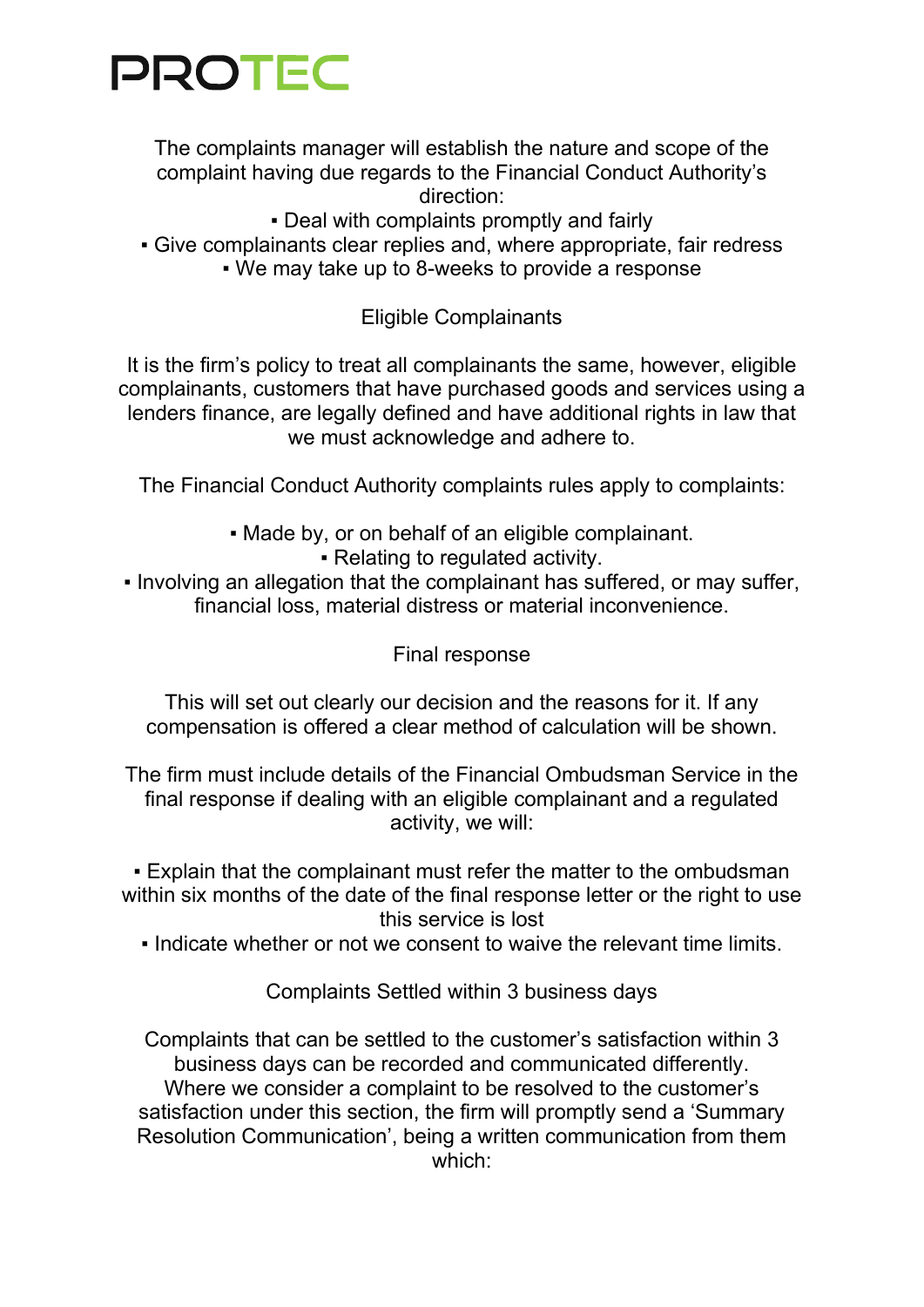## **PROTEC**

(1) refers to the fact that the customer has made a complaint and informs them that they now consider the complaint to have been resolved to the customers satisfaction.

(2) The firm will tell the customer that if they subsequently decide that they are dissatisfied with the resolution of the complaint they may be able to refer the complaint back to the firm for further consideration or alternatively refer the complaint to the Financial Ombudsman Service;

(3) Provide the website address of the Financial Ombudsman Service; and (4) Refer to the availability of further information on the website of the Financial Ombudsman Service.

In addition to sending you a Summary Resolution Communication, the firm may also use other methods to communicate the information where: (1) We consider that doing so may better meet the customer's needs; or (2) They have already been using another method to communicate about the complaint. This may include recorded calls, emails or text messages.

3

Closing a complaint

We will consider a complaint closed when we have made our final response to the customer. This does not prevent a customer from exercising any rights they may have to refer the matter to the Financial Ombudsman Service.

Financial Ombudsman Service

We will co-operate fully with the Ombudsman in resolving any complaints made against us and agree to be bound by any awards made by the Ombudsman. The firm undertakes to pay promptly any fees levied by the Ombudsman.

How Long You Have to Complain to the Financial Ombudsman Service You have the right to refer your complaint to the Financial Ombudsman Service, free of charge – but you must do so within six months of the date the final response letter.

If you do not refer your complaint in time, the Ombudsman will not have our permission to consider your complaint and so will only be able to do so in very limited circumstances.

For example, if the Ombudsman believes that the delay was as a result of exceptional circumstances.

Contact:

The Financial Ombudsman Service, Exchange Tower, London E14 9SR